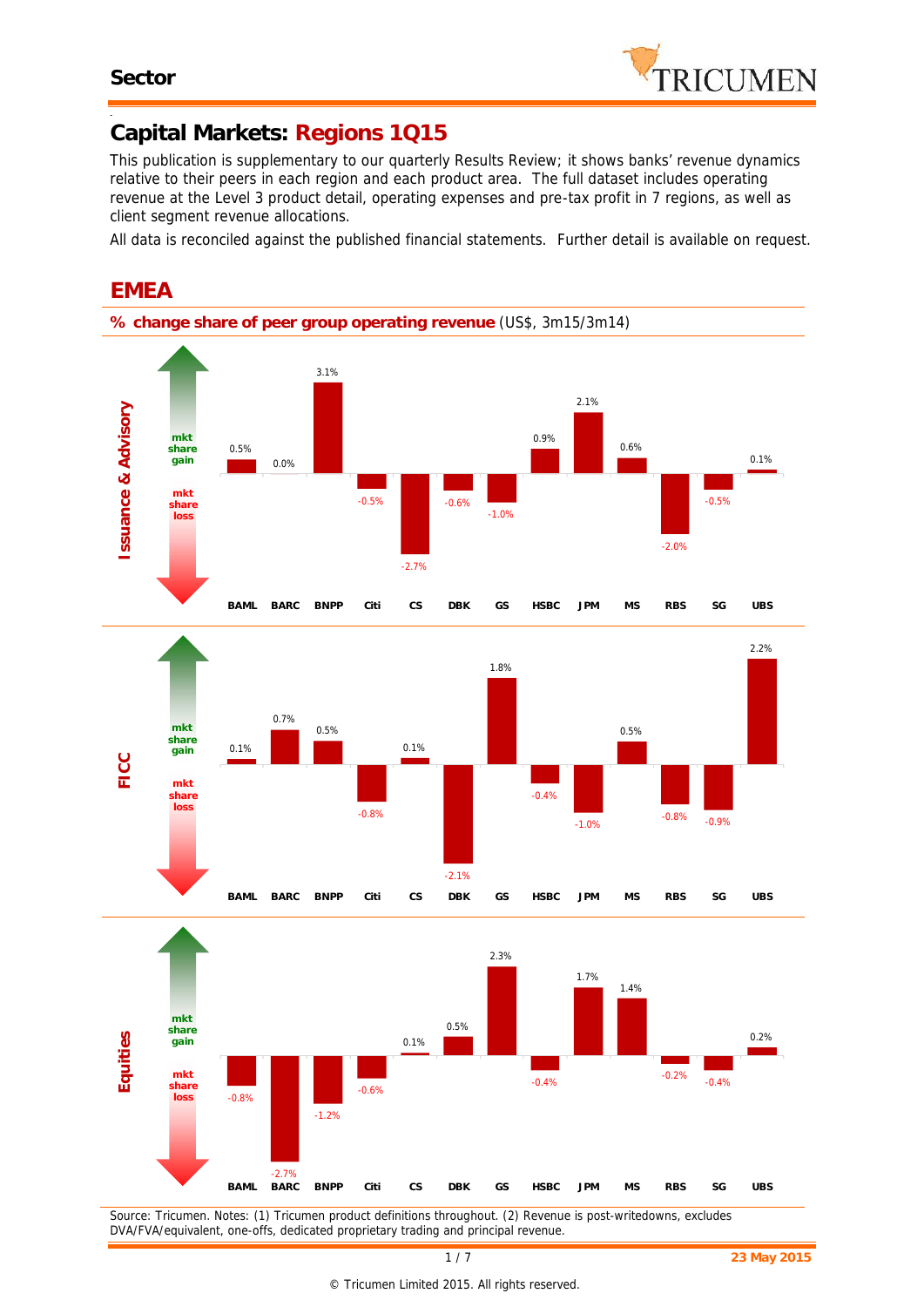

# **EMEA** (cont.)

|                                | <b>BAML</b> | <b>BARC</b>   | <b>BNPP</b> | Citi | <b>CS</b> | <b>DBK</b>    | GS            | <b>HSBC</b> | <b>JPM</b> | <b>MS</b> | <b>RBS</b> | SG            | <b>UBS</b> |        | Top 25% Bottom 25% |
|--------------------------------|-------------|---------------|-------------|------|-----------|---------------|---------------|-------------|------------|-----------|------------|---------------|------------|--------|--------------------|
| Capital Markets                | ⇨           | ⇩             | ⇨           | ⇩    | ⇩         | ⇩             | ⇑             | ⇨           | ⇨          | ⇧         | ⇩          | ⇩             | ⇧          | 10%    | $-6%$              |
| <b>Issuance &amp; Advisory</b> | ⇨           | ⇨             | ⇑           | ⇩    | ⇩         | ⇩             | Д             | ⇑           | ⇑          | ⇨         | ⇩          | ⇩             | ⇨          | 0%     | $-15%$             |
| <b>DCM Bonds</b>               | ⇩           | ⇧             | ⇧           | ⇩    | ⇩         | ⇨             | ⇩             | ⇨           | ⇧          | ⇩         | ⇨          | ⇨             | ⇩          | $-3%$  | $-31%$             |
| DCM Loans                      | ⇩           | ⇨             | ⇨           | ⇑    | ⇩         | ⇨             | ⇩             | ⇑           | ⇑          | ⇩         | ⇩          | $\Rightarrow$ | ⇩          | $-0%$  | $-52%$             |
| Securitisation                 | ⇨           | ⇧             | ⇩           | ⇩    | ⇑         | ⇩             | ⇩             | N/M         | 合          | ⇩         | ⇩          | ⇨             | ⇨          | $-29%$ | $-59%$             |
| ECM                            | ⇨           | ⇩             | ⇑           | ⇩    | ⇩         | ⇨             | ⇑             | ┺           | ⇩          | ⇨         | N/M        | N/M           | 合          | 17%    | $-29%$             |
| M&A /Advisory                  | ⇧           | ⇩             | ⇨           | ⇑    | ⇩         | ⇩             | ⇩             | N/M         | ⇩          | ⇨         | N/M        | ⇨             | ⇧          | 43%    | $-21%$             |
| Sales & Trading                | ⇨           | ⇩             | ⇨           | ⇩    | ⇨         | ⇩             | 슈             | ⇩           | ⇨          | ⇧         | ⇩          | ⇩             | ⇧          | 4%     | $-5%$              |
| <b>FX</b>                      | ⇑           | $\Rightarrow$ | ⇨           | ⇩    | ⇩         | ⇩             | ⇑             | ⇨           | ⇩          | ⇨         | ⇩          | ⇩             | ⇧          | 49%    | 6%                 |
| Rates                          | ⇩           | ⇧             | ⇩           | ⇨    | ⇧         | ⇩             | ⇨             | ⇩           | ⇨          | ⇨         | ⇩          | ⇩             | ⇧          | 10%    | $-0%$              |
| Credit                         | ⇩           | ⇧             | ⇨           | ⇨    | ⇩         | ⇩             | ⇧             | ⇨           | ⇩          | ⇩         | N/M        | ⇩             | ⇧          | 3%     | $-14%$             |
| Commodities                    | ⇩           | ⇨             | ⇨           | ⇩    | ⇩         | ⇩             | ⇧             | ⇨           | ⇩          | ⇧         | N/M        | ⇩             | ⇧          | 5%     | $-28%$             |
| EQ Cash                        | ⇨           | ⇩             | ⇨           | ⇩    | ⇨         | ⇩             | ⇑             | ⇩           | ⇩          | ⇧         | N/M        | ⇧             | ⇩          | 15%    | $-2%$              |
| EQ Derv & Converts             | ⇩           | ⇩             | ⇩           | ⇩    | ⇨         | $\Rightarrow$ | 仐             | ⇩           | ⇧          | ⇧         | N/M        | ⇩             | ⇨          | 26%    | $-6%$              |
| <b>Prime Services</b>          | ⇩           | ⇩             | ⇩           | ⇩    | ⇨         | ⇨             | $\Rightarrow$ | ⇩           | ⇩          | ⇩         | N/M        | ⇩             | ⇨          | 9%     | $-0%$              |
| Prop & Princ Inv               | N/M         | N/M           | ⇩           | N/M  | ⇩         | 슙             | ⇨             | ⇩           | ⇩          | ⇧         | N/M        | N/M           | N/M        | 44%    | $-31%$             |

#### **Operating revenue dynamics: 3m15/3m14** (US\$, Level 1 products)

*Source: Tricumen. Notes: (1) Tricumen product definitions apply throughout. (2) Arrows show % change in revenue vs peers. Up-/down-arrows: top-/bottom-quartile. (3) Revenue is post-writedowns, excludes DVA/equivalent, one-offs and outliers.*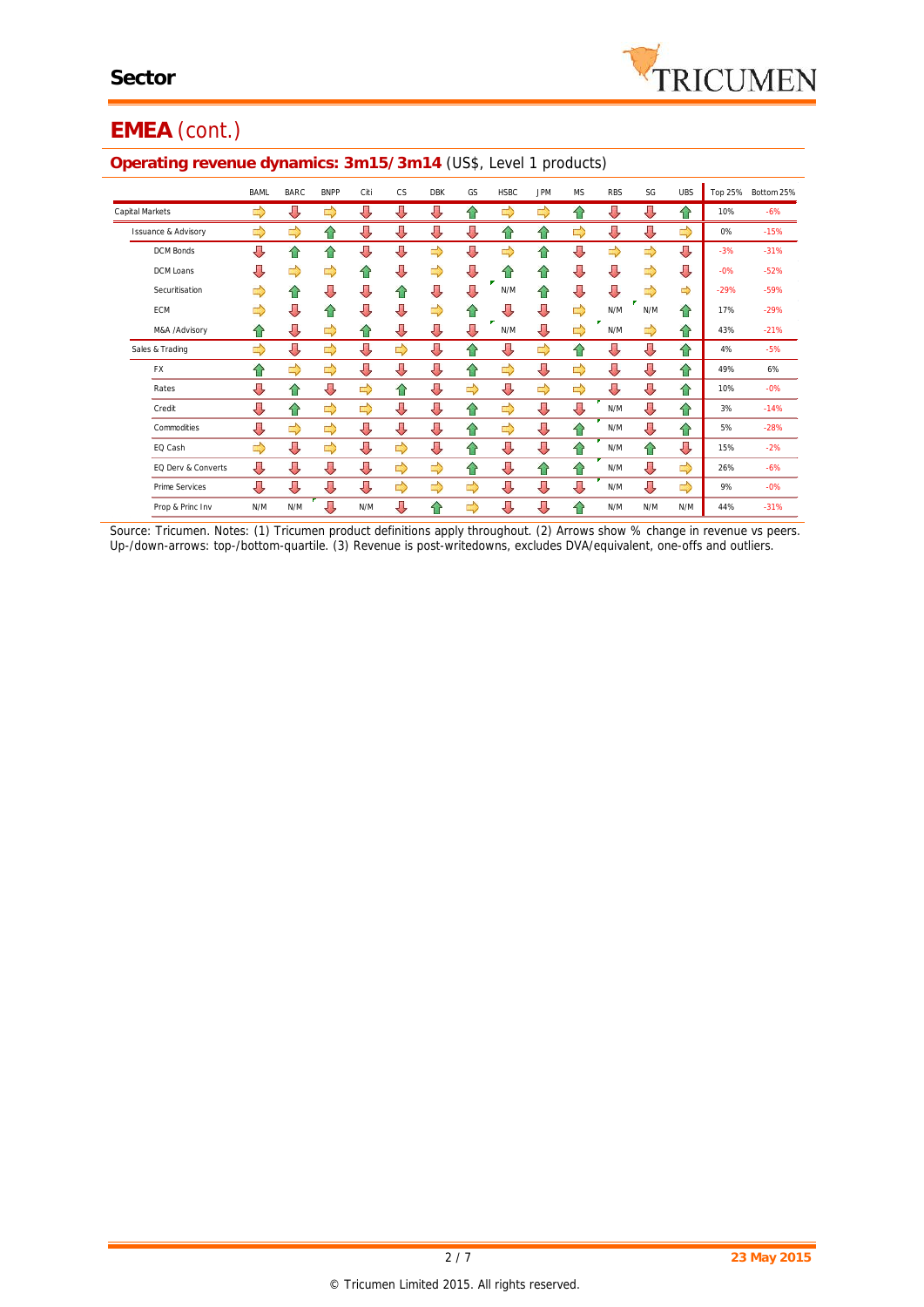

### **Americas**

**% change share of peer group operating revenue** (US\$, 3m15/3m14)







*Source: Tricumen. Notes: (1) Tricumen product definitions throughout. (2) Revenue is post-writedowns, excludes DVA/FVA/equivalent, one-offs, dedicated proprietary trading and principal revenue.*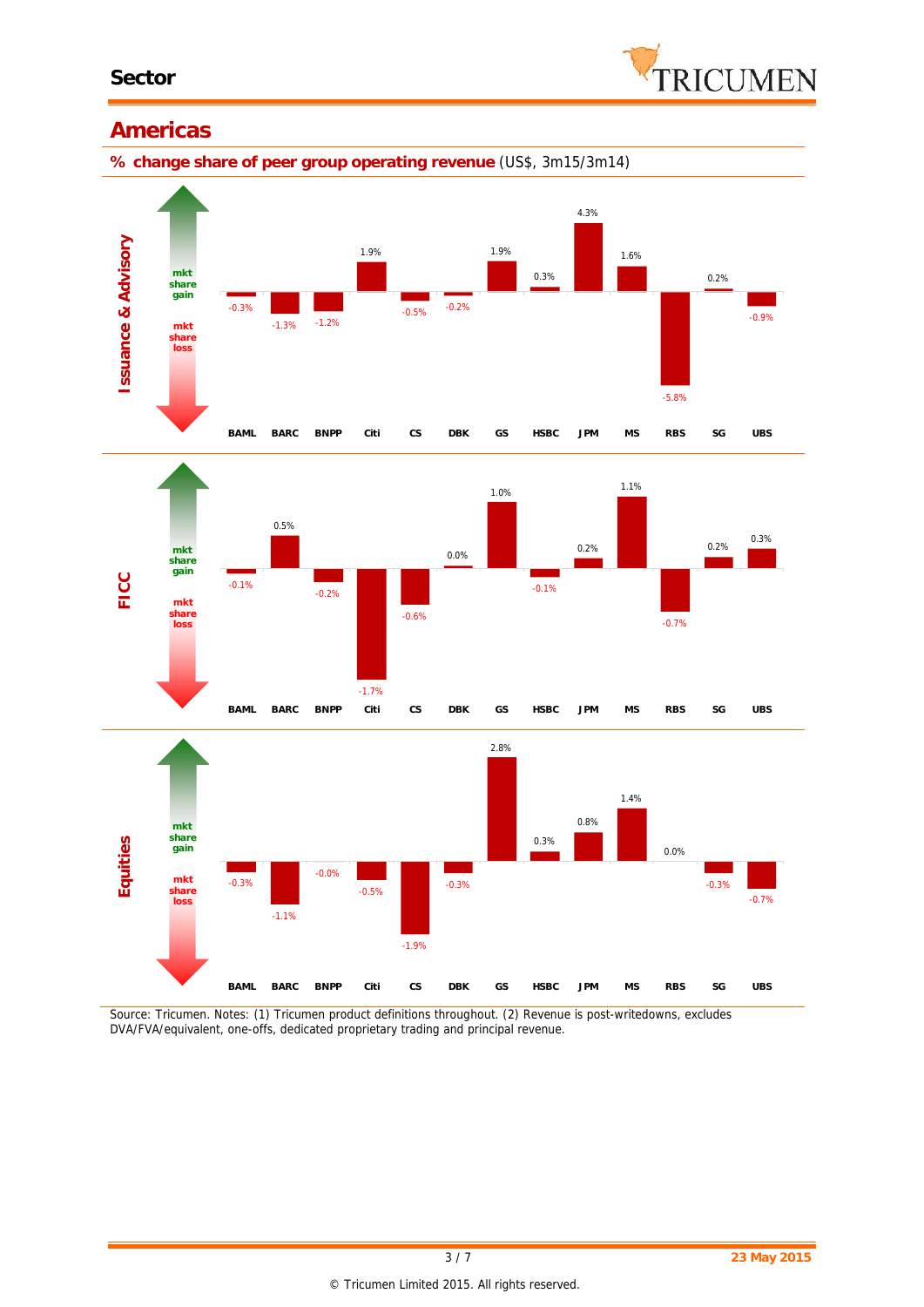# **Americas** (cont.)

| ັ                              |             | ັ           |             |      |     |            |    |             |            |           |            |     |            |         |            |
|--------------------------------|-------------|-------------|-------------|------|-----|------------|----|-------------|------------|-----------|------------|-----|------------|---------|------------|
|                                | <b>BAML</b> | <b>BARC</b> | <b>BNPP</b> | Citi | CS. | <b>DBK</b> | GS | <b>HSBC</b> | <b>JPM</b> | <b>MS</b> | <b>RBS</b> | SG  | <b>UBS</b> | Top 25% | Bottom 25% |
| Capital Markets                | ⇨           | ⊕           | ⇩           | ⇨    | ⇩   | ⇩          | ⇨  | ⇨           | ⇑          | 슈         | ⇩          | ⇨   | ⇩          | 7%      | $-6%$      |
| <b>Issuance &amp; Advisory</b> | ⇨           | ⊕           | ⇩           | ⇧    | ⇨   | ⇨          | 合  | 合           | ⇧          | 合         | ⇩          | ⇧   | ⇩          | 27%     | $-14%$     |
| <b>DCM Bonds</b>               | ⇨           | ⇧           | ⇩           | ⇑    | ⇨   | 슈          | ⊕  | 슈           | ⇑          | ⇑         | ⇩          | 슈   | ⇩          | 32%     | $-19%$     |
| DCM Loans                      | ⇩           | ⇩           | ⇩           | ⇩    | ⇩   | ⇨          | ⇩  | 合           | ⇩          | ⇩         | ⇩          | ⇧   | ⇨          | $-19%$  | $-65%$     |
| Securitisation                 | ⇨           | ⇨           | ⇑           | ⇑    | ⇑   | ⇑          | ⇑  | 슈           | ⇑          | ⇨         | ⇩          | ⇧   | ⇧          | 19%     | $-30%$     |
| <b>ECM</b>                     | ⇑           | ⇑           | N/M         | ⇩    | ⇨   | ⇨          | ⇨  | ⇩           | ⇑          | ⇩         | N/M        | N/M | 合          | 24%     | 5%         |
| M&A /Advisory                  | ⇑           | ⊕           | ⇑           | ⇑    | ⊕   | ⇨          | ⇑  | N/M         | ⇩          | 슈         | N/M        | N/M | ⇨          | 68%     | 15%        |
| Sales & Trading                | ⊕           | 仐           | ⇩           | ⇩    | ⇩   | ⇩          | ⇑  | ⇩           | ⇨          | 合         | ⇩          | ⇨   | 合          | 5%      | $-7%$      |
| <b>FX</b>                      | 습           | ⇩           | ⇩           | ⇩    | ⇩   | ⇩          | ⇧  | ⇩           | ⇩          | ⇩         | ⇩          | ⇩   | ⇧          | 20%     | $-10%$     |
| Rates                          | ⊕           | ⇑           | ⇩           | ⊕    | 슈   | ⇩          | ⊕  | ⇩           | ⇧          | ⇨         | ⇩          | 仐   | ⇨          | 12%     | $-16%$     |
| Credit                         | ⊕           | ⇨           | ⇩           | ⇩    | ⇩   | ⇨          | ⇩  | ⇩           | ⇨          | ⇨         | ⇨          | ⇩   | ⇩          | $-6%$   | $-23%$     |
| Commodities                    | ⇨           | ⇑           | N/M         | ⇑    | N/M | ⇩          | ⇨  | ⇑           | ⊕          | 合         | N/M        | N/M | N/M        | 24%     | $-9%$      |
| EQ Cash                        | ⇨           | ⊕           | ⇑           | ⊕    | ⇩   | ⇩          | 合  | 合           | ⇑          | 合         | N/M        | N/M | ⇩          | 35%     | 1%         |
| EQ Derv & Converts             | ⇨           | ⊕           | ⇨           | ⇨    | ⇩   | 仐          | ⇑  | 合           | ⇧          | ⇑         | N/M        | ⇩   | ⇩          | 32%     | 1%         |
| Prime Services                 | ⇨           | ⇨           | ⇩           | ⇨    | ⇨   | ⇩          | ⇨  | ⇩           | ⇩          | ⇨         | N/M        | N/M | ⇨          | 15%     | $-2%$      |
| Prop & Princ Inv               | N/M         | ⇑           | N/M         | Д    | N/M | N/M        | Д  | N/M         | ⇩          | ⇩         | N/M        | N/M | N/M        | 4%      | $-9%$      |

#### **Operating revenue dynamics: 3m15/3m14** (US\$, Level 1 products)

*Source: Tricumen. Notes: (1) Tricumen product definitions apply throughout. (2) Arrows show % change in revenue vs peers. Up-/down-arrows: top-/bottom-quartile. (3) Revenue is post-writedowns, excludes DVA/equivalent, one-offs and outliers.*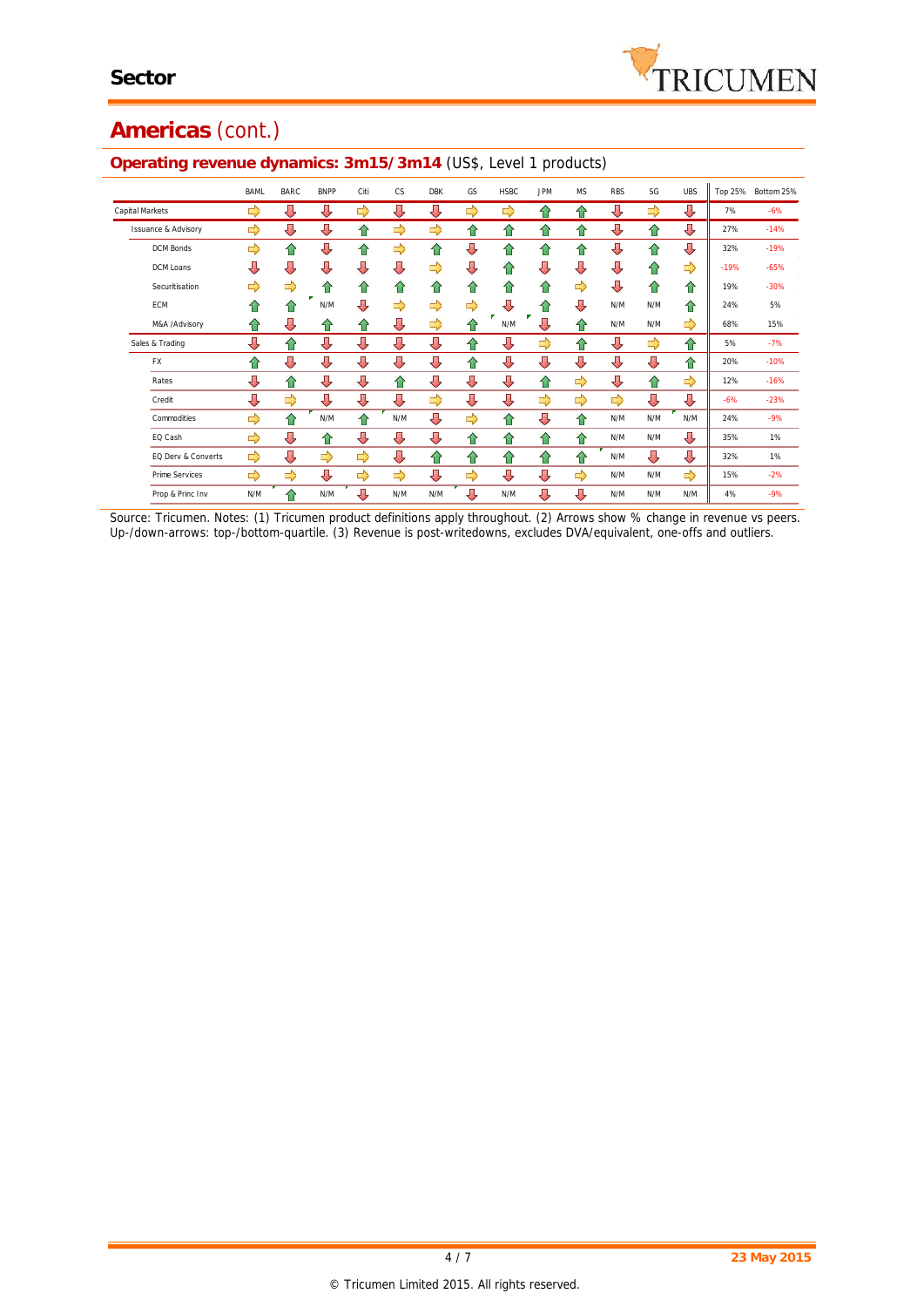

### **Asia Pacific**

**% change share of peer group operating revenue** (US\$, 3m15/3m14)







*Source: Tricumen. Notes: (1) Tricumen product definitions throughout. (2) Revenue is post-writedowns, excludes DVA/FVA/equivalent, one-offs, dedicated proprietary trading and principal revenue.*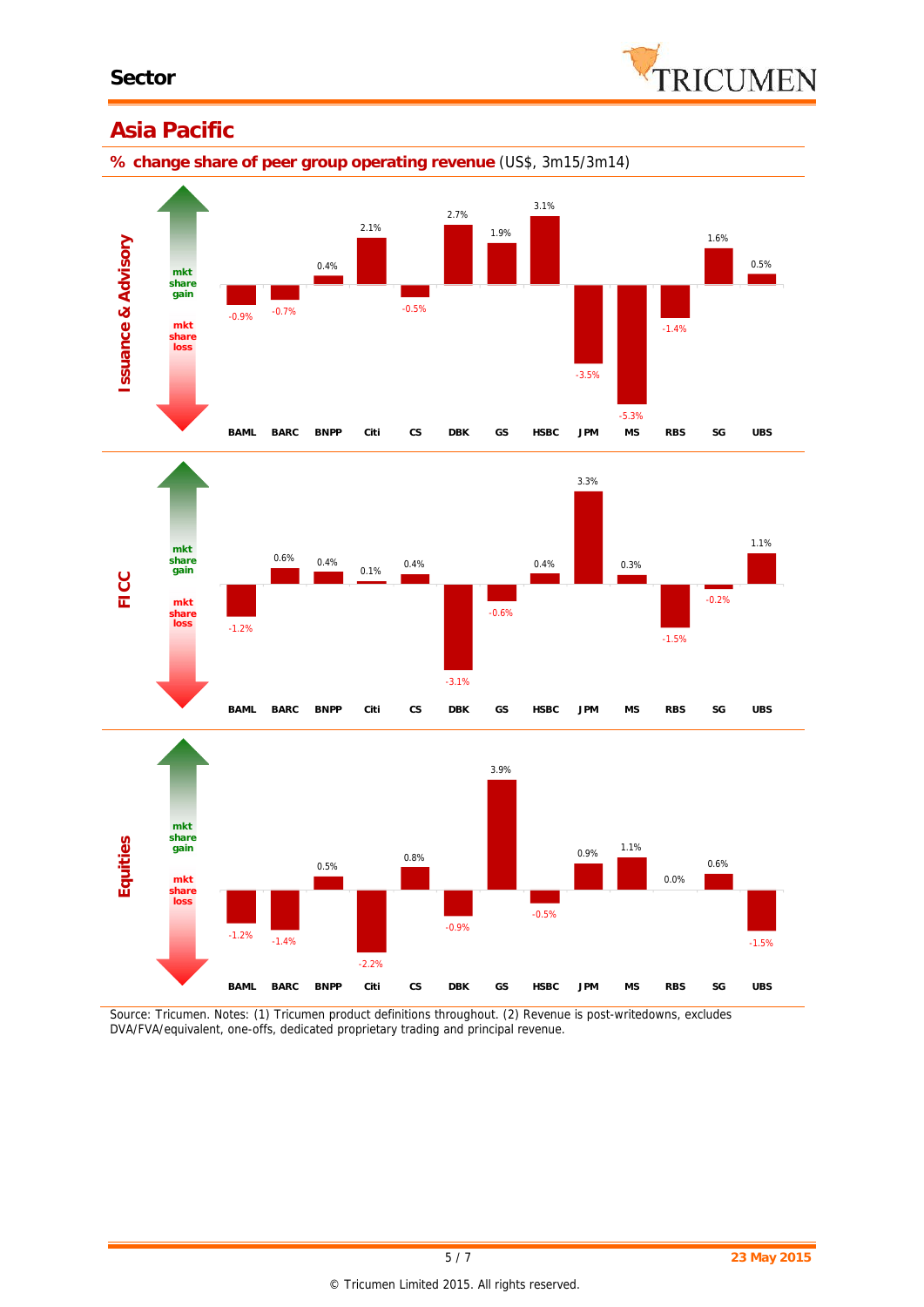# **Asia Pacific** (cont.)

|                                | <b>BAML</b> | <b>BARC</b> | <b>BNPP</b> | Citi          | CS.           | <b>DBK</b> | GS. | <b>HSBC</b> | <b>JPM</b> | <b>MS</b> | <b>RBS</b> | SG  | <b>UBS</b> | Top 25% | Bottom 25% |
|--------------------------------|-------------|-------------|-------------|---------------|---------------|------------|-----|-------------|------------|-----------|------------|-----|------------|---------|------------|
| Capital Markets                | ⇩           | ⊕           | ⇑           | ⇨             | ⇨             | ⊕          | ⇑   | ⇨           | ⇑          | ⊕         | ⇩          | ⇧   | ⇨          | 15%     | $-8%$      |
| <b>Issuance &amp; Advisory</b> | ⊕           | ⊕           | 仐           | 仐             | ⇩             | ♦          | ⇑   | 슈           | ⇩          | ⇩         | ⇩          | ⇧   | ⇨          | 17%     | $-22%$     |
| <b>DCM Bonds</b>               | ⇑           | 슈           | ⇑           | ⇑             | 슈             | ⇑          | ⊕   | ⇨           | ⊕          | ⇩         | ⇨          | 슈   | ⇩          | 44%     | $-27%$     |
| DCM Loans                      | ⇩           | ⇑           | ⇨           | ⇩             | ⇨             | ⇨          | ⊕   | 合           | ⇑          | ⇩         | ⇩          | N/M | 슈          | 52%     | $-75%$     |
| Securitisation                 | ⊕           | ⇧           | ⇑           | ⇩             | ⇩             | ⇩          | ⊕   | 合           | ⇨          | ⇩         | 仐          | N/M | 合          | 18%     | $-62%$     |
| <b>ECM</b>                     | ⊕           | JЬ          | N/M         | Д             | ⇩             | ⇩          | ⇑   | 슈           | ⇩          | ⇩         | N/M        | N/M | 合          | 14%     | $-48%$     |
| M&A /Advisory                  | ⊕           | ⊕           | ⊕           | ⇑             | ⇨             | ⇑          | ⇨   | ⇨           | ⊕          | ⇩         | N/M        | N/M | ⇩          | 34%     | $-51%$     |
| Sales & Trading                | ⊕           | Д           | ⇑           | ⊕             | 슈             | ⇩          | 仐   | ⇩           | 仐          | 슈         | ⇩          | 仐   | 合          | 19%     | $-3%$      |
| <b>FX</b>                      | ⇑           | ⇨           | ⇩           | ⊕             | ⇩             | ⇩          | ⇑   | ⇩           | ⇧          | ⇩         | ⇩          | ⇩   | ⇧          | 80%     | $-12%$     |
| Rates                          | ⇨           | 슈           | ⇩           | 仐             | ⇑             | ⇩          | ⇨   | ⇩           | ⇧          | ⇨         | ⇩          | 合   | ⇧          | 14%     | $-6%$      |
| Credit                         | ⊕           | ⊕           | ⇑           | $\Rightarrow$ | $\Rightarrow$ | ⇩          | ⊕   | 合           | 仐          | ⇩         | 仐          | ⇩   | ⇨          | 5%      | $-19%$     |
| Commodities                    | Д           | Д           | N/M         | ⇑             | ⇩             | ⇑          | ⊕   | ⇨           | ⇑          | ⇧         | N/M        | N/M | N/M        | 76%     | $-34%$     |
| EQ Cash                        | ⊕           | ⊕           | ⇩           | ⊕             | ⇨             | ⇩          | ⇑   | ⇩           | ⇧          | 슈         | N/M        | ⇩   | ⇩          | 17%     | $-16%$     |
| EQ Derv & Converts             | ⇨           | ⊕           | ⇑           | ⊕             | ⇨             | ⇩          | 合   | ⇩           | ⇨          | ⇧         | N/M        | ⇨   | ⇨          | 26%     | 1%         |
| Prime Services                 | ⊕           | ⊕           | ⇩           | ⊕             | ⇨             | ⇩          | ⇨   | 合           | ⇨          | ⇩         | N/M        | 合   | ⊕          | 20%     | $-8%$      |
| Prop & Princ Inv               | N/M         | N/M         | N/M         | N/M           | N/M           | N/M        | ⇑   | Д           | N/M        | J,        | N/M        | N/M | N/M        | 35%     | $-43%$     |

## **Operating revenue dynamics: 3m15/3m14** (US\$, Level 1 products)

*Source: Tricumen. Notes: (1) Tricumen product definitions apply throughout. (2) Arrows show % change in revenue vs peers. Up-/down-arrows: top-/bottom-quartile. (3) Revenue is post-writedowns, excludes DVA/equivalent, one-offs and outliers.*